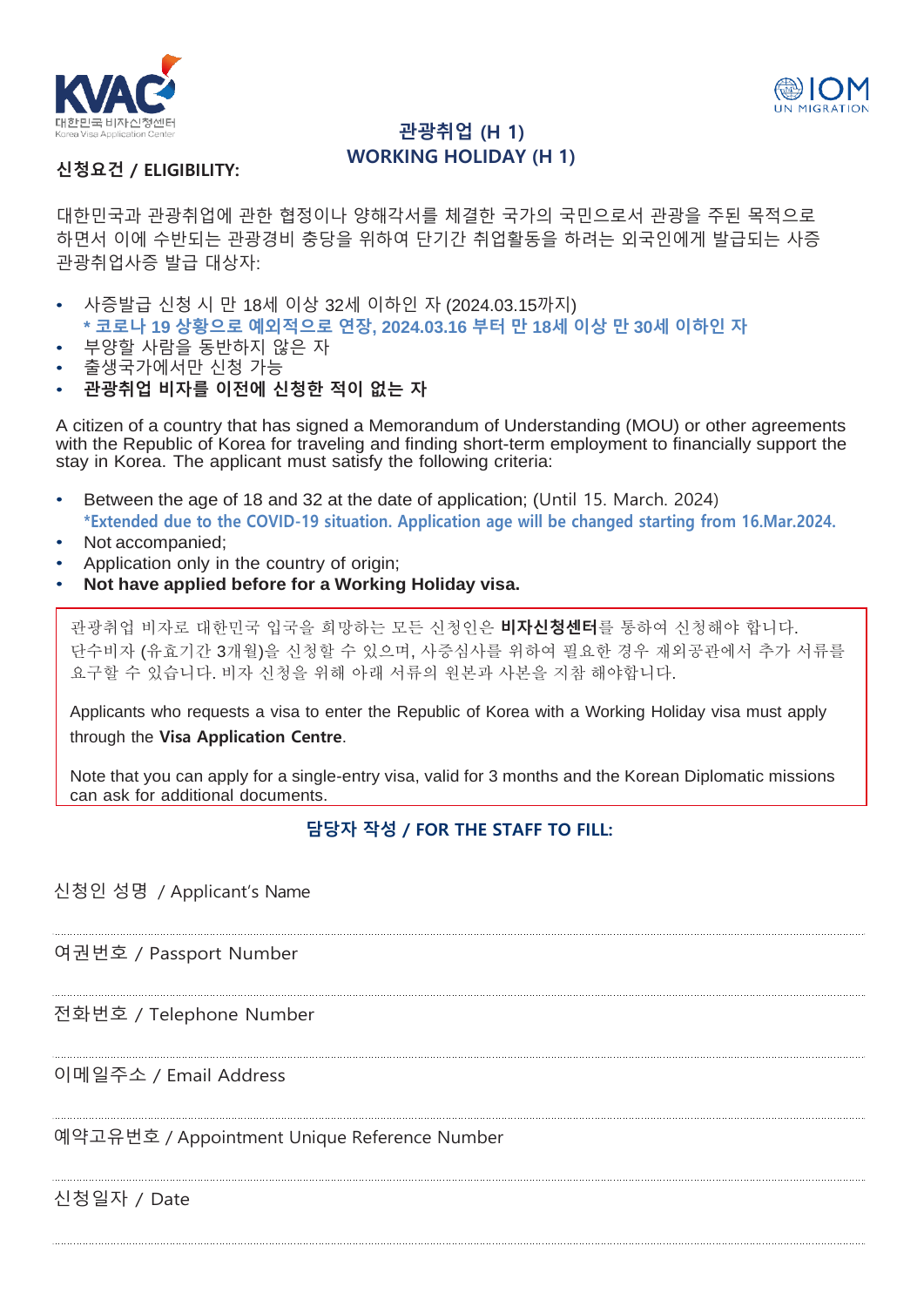| 공통 서류 / COMMON DOCUMENTS                                                              | 예/Y | 아니오/N | 비고 / REMARKS |
|---------------------------------------------------------------------------------------|-----|-------|--------------|
| 사증발급신청서 (별지 제17호 서식)                                                                  |     |       |              |
| Visa Application Form (Form no. 17)<br>신청일로부터 최소 6개월 이상 유효한 여권                        |     |       |              |
| Passport with at least 6 months remainder<br>validity                                 |     |       |              |
| 최근 6개월 이내에 촬영한 3.5x4.5 cm 사진                                                          |     |       |              |
| One 3.5X4.5 cm picture taken in the past 6 months                                     |     |       |              |
| 격리동의서                                                                                 |     |       |              |
| Consent for Isolation                                                                 |     |       |              |
| KVAC 이용 약관 동의서                                                                        |     |       |              |
| KVAC Consent Form and Terms of Use                                                    |     |       |              |
| 왕복항공권                                                                                 |     |       |              |
| 또는                                                                                    |     |       |              |
| 왕복항공권 상당금액 예치서류                                                                       |     |       |              |
| Round-trip ticket;                                                                    |     |       |              |
| <b>OR</b>                                                                             |     |       |              |
| proof of sufficient funds for a round-trip ticket<br>신청일로부터 <mark>약 일주일 이내</mark> 발행된 |     |       |              |
| 예금잔고증명서 등 일정기간 체류할 수 있는                                                               |     |       |              |
| 경비 소지 입증서류 (최소 한화                                                                     |     |       |              |
| 3,400,000원/약2,500유로 상당)                                                               |     |       |              |
|                                                                                       |     |       |              |
| Bank account balance statement issued                                                 |     |       |              |
| within around one week from date of<br>application and other financial documents      |     |       |              |
| proving the ability to sustain the expenses                                           |     |       |              |
| during the stay in Korea (minimum KRW<br>3,400,000/approx. EUR 2,500)                 |     |       |              |
| 국문 또는 영문으로 작성한                                                                        |     |       |              |
| 관광취업활동계획서 (자유양식 A4                                                                    |     |       |              |
| 최대 1장)                                                                                |     |       |              |
| Work and Travel activity plan written in                                              |     |       |              |
| Korean or English (free format, A4 max 1                                              |     |       |              |
| page)                                                                                 |     |       |              |